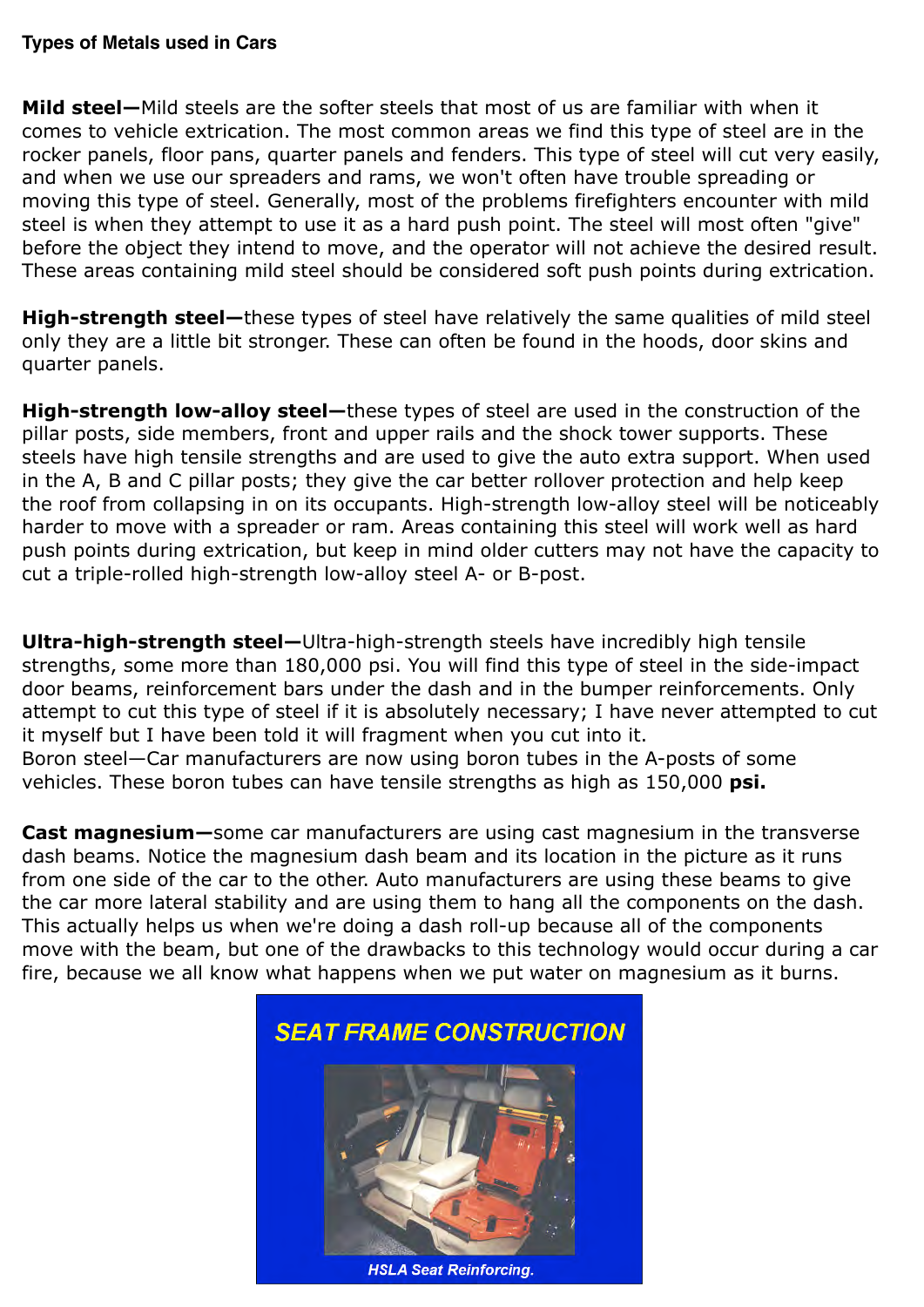The type of boron steel used on vehicles today has extremely high strength. The boron steel used on Volvo cars has a yield point of about 1,350-1,400 MPa (196,000-203,000 psi). That's about four times stronger than average high-strength steel. But the process used to make it that strong takes away some of the steel's workability properties, such as being able to straighten it.

For now, boron steel is found primarily on European vehicles, such as the dash panel on the 2002 Porsche Cayenne SUV, the safety bar around the rear seats on the 2003 Porsche Boxster, the door guard beams on the 2003 Porsche 911 Carrera, and the inner B-pillars on the 2003 Mercedes-Benz E Class. Volvo probably uses boron steel the most. Boron is used on the bumper reinforcements and guard beams on the 2004 Volvo S40 sedan and 2005 V50 station wagon. The 2003 Volvo XC90 SUV has several applications of boron steel, including the inner B-pillar reinforcements, the roof bow between the B-pillars (if there is no sunroof), and the inner rear body panels. The 1999-2004 S80 and 2001-2004 V70 and S60 also have boron steel inner and outer rear body panels.

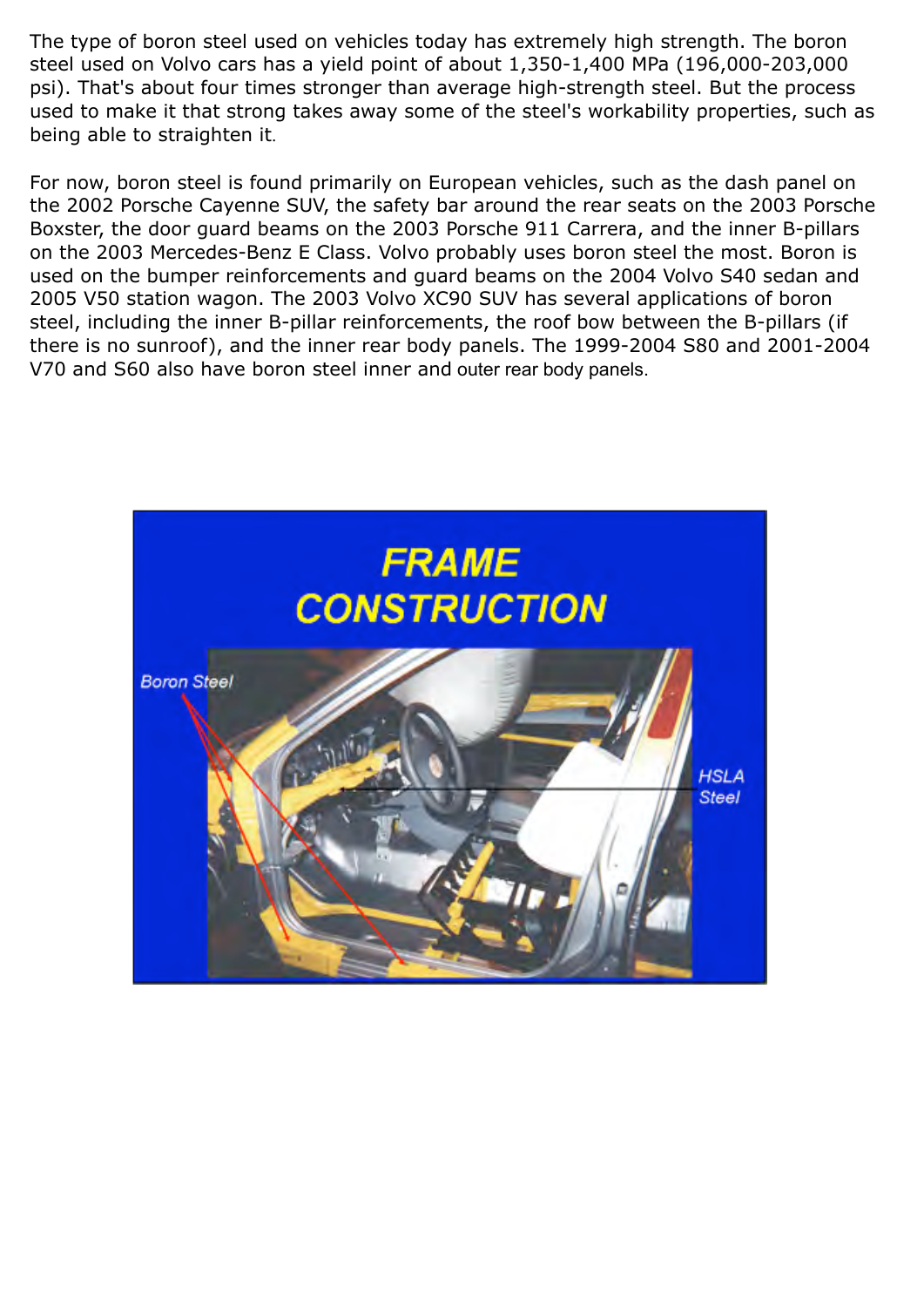## *Boron Steel*

Much has been written about the new range of Advanced High Strength Steel being used

In Modern car design. USIBOR-BTR-Boron are all the same grade of steel, just with a different name, depending which country it comes from. It is very strong but light in weight.

This steel will be found in the new Volvo XC90, Saab, BMW E60, Porsche Cayenne, and VW Toureg and many other cars. The type of boron steel used on vehicles today has extremely high strength. The boron steel used on Volvo cars has a yield point of about 1,350-1,400 N/mm2 (196,000-203,000 psi). That's about four times stronger than average high-strength steel. In general it is used to provide extra strength in the sill area, B Post, chassis areas, rear cross members and as roll over bars.

It should be noted that when dealing with Boron Steel, it would take substantially more pressure to relocate it. This is due to the heating process that the steel is subjected to when it is formed in production. If cutting of the steel is required, it is recommended that a cutting wheel is used or a plasma arc torch.

Hydraulic cutters or reciprocating sawsShould not be used. Boron steel will remove the teeth on a reciprocating saw blade and Spread or break hydraulic cutter blades.



## *High Tensile Steel*

High tensile steel is also used commonly within the door structures of modern vehicles.

Side-Impact Door Beams provide protection to the passengers during a side impact and absorb the energy of the impact. High tensile steel is difficult to cut with a reciprocating saw blade or hydraulic cutters. The easiest method is through the use of a cutting wheel with either diamond or composite disks.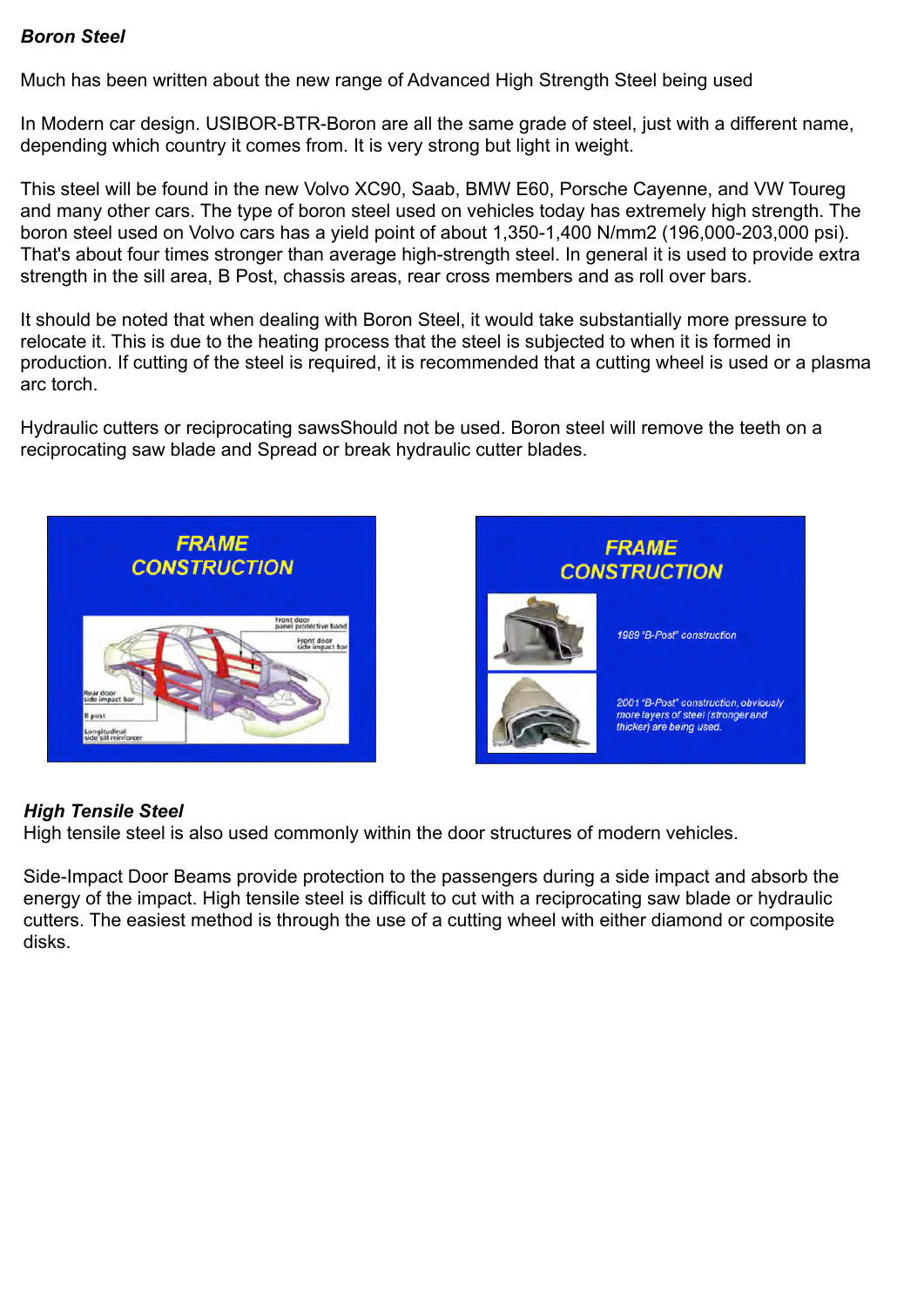**Tensile strength** σ<sub>*UTS*</sub>, or *S<sub>U</sub>* is the [stress](http://en.wikipedia.org/wiki/Stress_%28physics%29) at which a material breaks or permanently deforms. Tensile strength is an [intensive property](http://en.wikipedia.org/wiki/Intensive_and_extensive_properties) and, consequently, does not depend on the size of the test specimen. However, it is dependent on the preparation of the specimen and the temperature of the test environment and material.

The below link is a very informative guide to cutting Boron

## <http://www.resqmed.com/BoronSteel1.pdf>